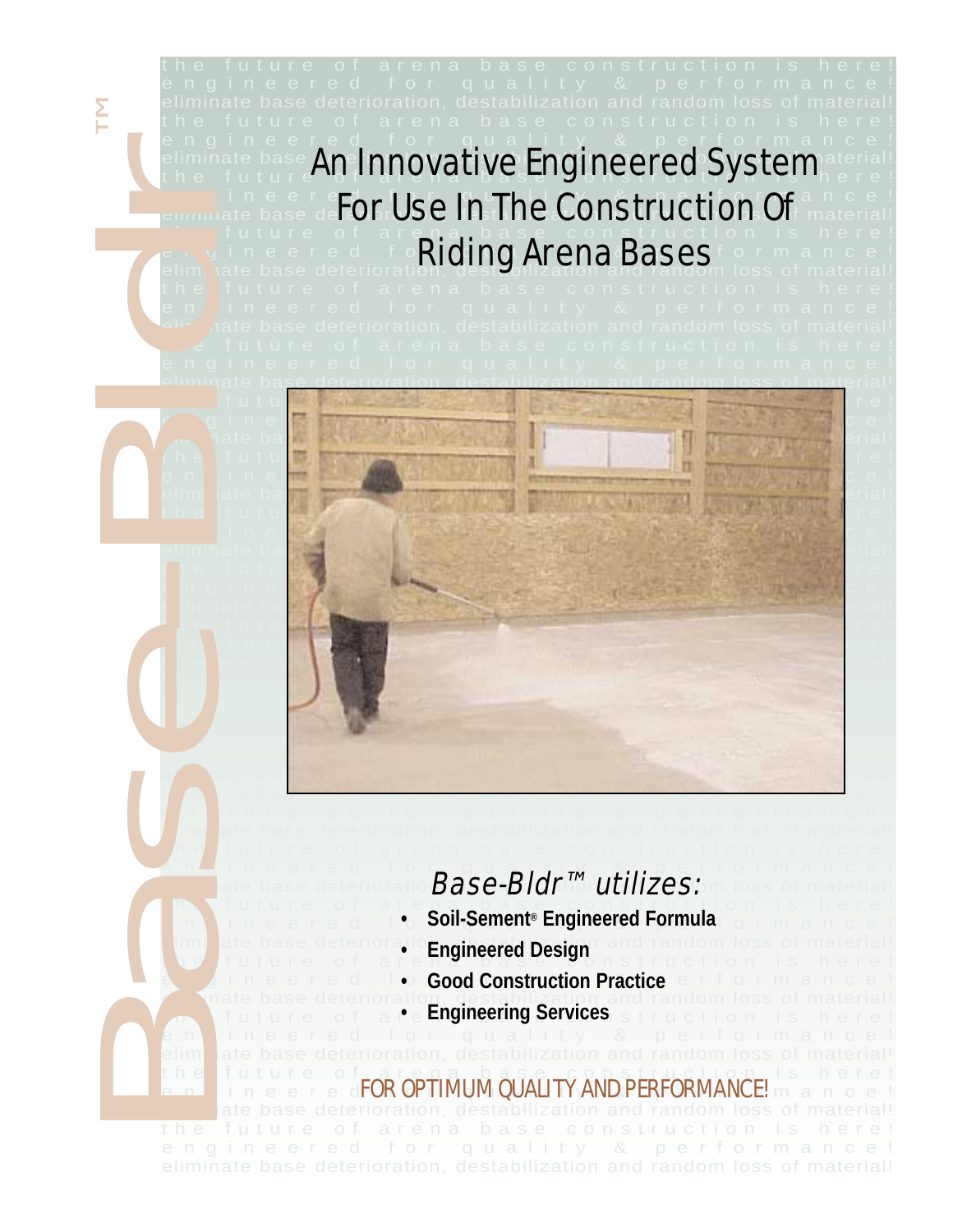# A TRADITIONAL ARENA BASE IS TEMPORARY!

Optimum moisture is relied upon to achieve and maintain density and strength.

But what destabilization and damage occurs to the base from watering footing for dust control? What happens as the moisture in the base material changes either as a result of evaporation or when too much moisture saturates the sub-base (and the resulting freeze/thaw damage)?

The integrity of the base is compromised leading to complete deterioration and destabilization. As a result, rutting, holes and loss of base material occurs. An amazing fact - 50-80% of the dust found in footing is deteriorated base!

# *Watering for Dust Control & The Freeze-Thaw Cycle*

Freeze-thaw cycle leads to destabilization and deterioration. Holes and cracked bases usually begin when the ground temperature falls below freezing. As the base gets colder it contracts, and small cracks may form. As the temperature of the base falls and rises in winter's daily cycle these cracks widen as they repeatedly open and close (fig.1). The widening crack now emits any surface water from watering the footing or weather. It may be rain, or snowmelt causing a localized zone of saturated sub-base material beneath the base (fig.2). Following this thermal cracking and water entry from above and below, other mechanisms further deteriorate the base surface. As the daily freeze thaw cycle continues, the water now permeating the sub-base freezes and causes uplifting or tenting at the crack in the base (fig.3). This again widens the cracks as well as creating new ones. In addition to causing tenting, this area of water saturated sub-base now offers little support to the base above it. So as traffic passes over the saturated zone the base deflects down and up (soft spots). Under repeated traffic and use the base material and eventually the underlying saturated soil in the sub-base are scattered from the area of deflection.

Gradually the air temperature rises and everything begins to warm. The base tries to shed the excess moisture drawn to surface during winter's freezing cycle. Beneath the base, the



pockets of ice that have formed during the winter are thawing from the top down. The frozen soil in the sub-base below does not allow drainage. So water must drain upwards through cracks in the base or laterally close to the surface (fig.4). During this time bases are very weak and are easily damaged during use.

**FIG. 1 - Cracks Form & Widen**







#### GOOD CONSTRUCTION PRACTICE SERIES



**Base material before application**



**First application of Soil-Sement® Engineered Formula (SSEF)**



**Left side is the treated base, right side is the untreated base**



**Second application of Soil-Sement® Engineered Formula after mixing**



**Compaction of base with**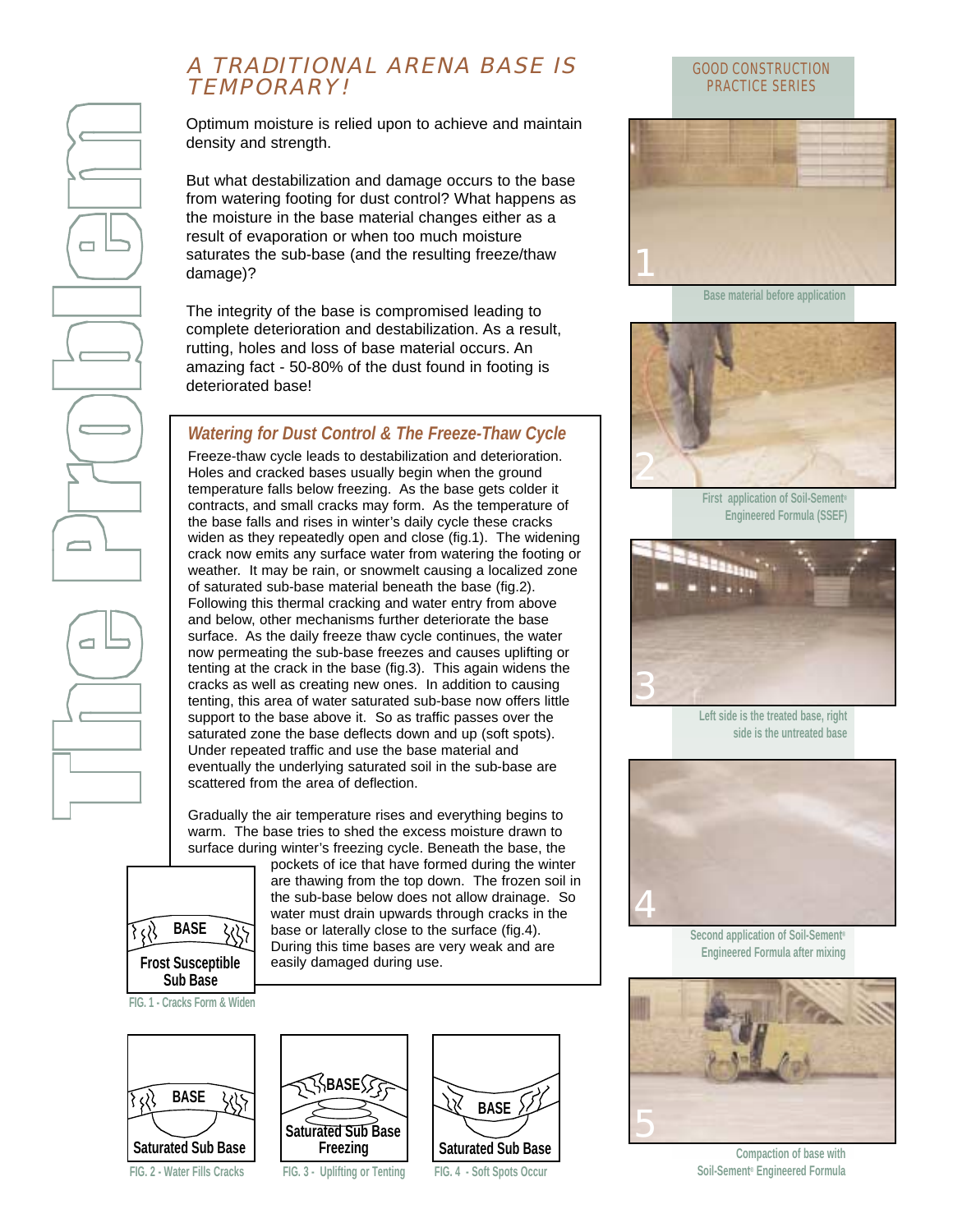# STOP THE CONTINUOUS CYCLE OF BASE DETERIORATION!

The only way of preventing deterioration is through permanent optimum density.

Base-Bldr™ provides an engineered, impenetrable, durable surface with superior strength, modulus, elasticity and weather resistance along with long-term effectiveness and performance. Base-Bldr™ stabilization using Soil-Sement® Engineered Formula increases stiffness, modulus, elasticity, preserves fines and increases density. It maintains stability while eliminating slipping, rutting, holing and loss of material. The integrity of base remains optimum 365 days a year!

Improve health, safety and performance while yielding the cost savings in the long term and correcting deficiencies before they become serious problems. Use Base-Bldr™ in your arena today to get base results that last year after year.

# *The Base-Bldr™ Base Stabilization System*

The Base-Bldr™ Base Stabilization System includes Soil-Sement® Engineered Formula, Site-Specific Engineered Design and Good Construction Practices along with complete engineering services to achieve optimum quality and performance.

## *Soil-Sement® Engineered Formula*

Soil-Sement® Engineered Formula is an environmentally safe, uniquely formulated polymer emulsion producing superior bonding and cohesion while providing significant dry and wet strength benefits for base stabilization.

In a comprehensive study just released by the U.S. Army Research and Development Center. Soil-Sement® showed its potential to increase the Unconfined Compressive (UC) strength of silty sand (SM) material under both wet and dry conditions. The results verified that Soil-Sement® polymer emulsion SIGNIFICANTLY improved the UC strength of SM material (58 percent in



dry conditions and 208 percent in wet conditions).



#### GOOD CONSTRUCTION PRACTICE SERIES — CONTINUED —



**Base after compaction**



**First top seal coat of Soil-Sement® Engineered Formula**



**Second top seal coat of Soil-Sement® Engineered Formula**



**Cured Base-Bldr™ underneath the footing** 



**Treatment of footing with Arena Rx®**